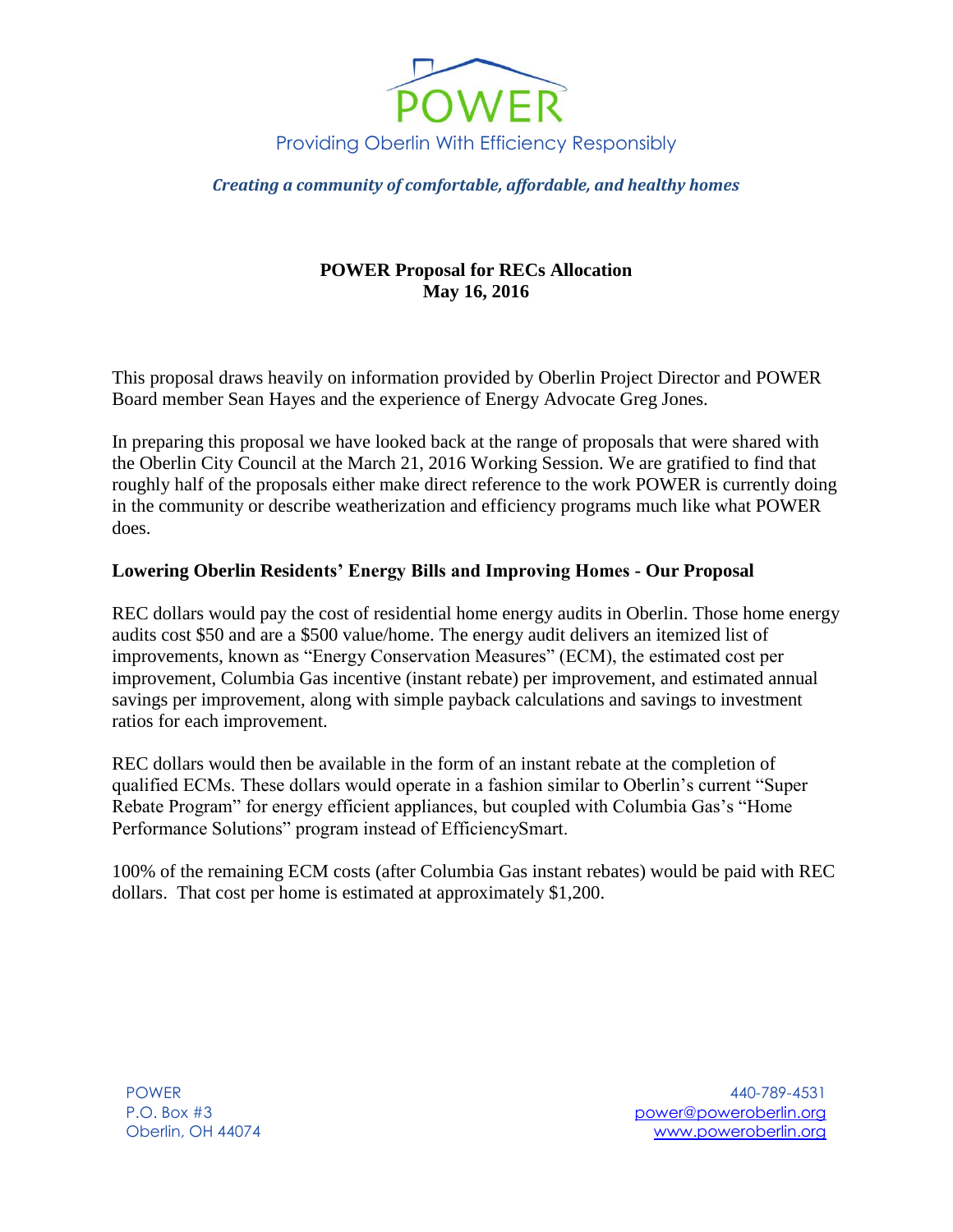

#### **Program Costs:**

| Item                       | Cost/Unit         | Units      | Subtotal    |
|----------------------------|-------------------|------------|-------------|
| Home Energy Audit          | \$50/audit        | 1500 homes | \$75,000    |
| (Balance) Home             | \$1,200/home      | 900 homes  | \$1,080,000 |
| Weatherization             |                   |            |             |
| Additional                 | $$25/hour + 35\%$ | 2 FTE      | \$140,400   |
| <b>Administrative Cost</b> | benefits          |            |             |
| (Annual)                   |                   |            |             |
| Total (5-Year              |                   |            | \$1,857,000 |
| Program)                   |                   |            |             |
| <b>Annual Cost</b>         |                   |            | \$371,400   |

### **Program Savings:**

Annual natural gas savings (CCF): 297,000 (330/home x 900 homes) Investment Cost (5-year program): \$1,857,000 Estimated Useful Life (years): 25

Net Present Value (NPV) Projected Savings: \$3,572,993 Investment Cost (high): \$1,857,000 Savings to Investment Ratio: 1.92 (not including Columbia Gas investment or increased home value) Annual Carbon Emissions Reduction:  $1,578 \text{ MT}^1$  or about 3% of Oberlin's current GHG emissions

Additionally, approximately \$1,035,000 of Columbia Gas investment and \$675,000 of home energy audit value would be delivered to Oberlin residents. If included, these numbers bring the NPV to a projected \$5,283,000. Furthermore, weatherization should be expected to yield additional electricity savings not necessarily detailed in Columbia Gas's programs (presumably all natural gas account holders in Oberlin are also served by OMLPS). Electricity savings from reduced HVAC fan, pump, and air conditioning run time is expected but is not detailed in this projection. Beyond lower electricity usage costs, these electricity reductions would reduce summer peak loads, benefitting the utility and all ratepayers.

### **Administrative and Additional Staffing Needs**

 $\overline{a}$